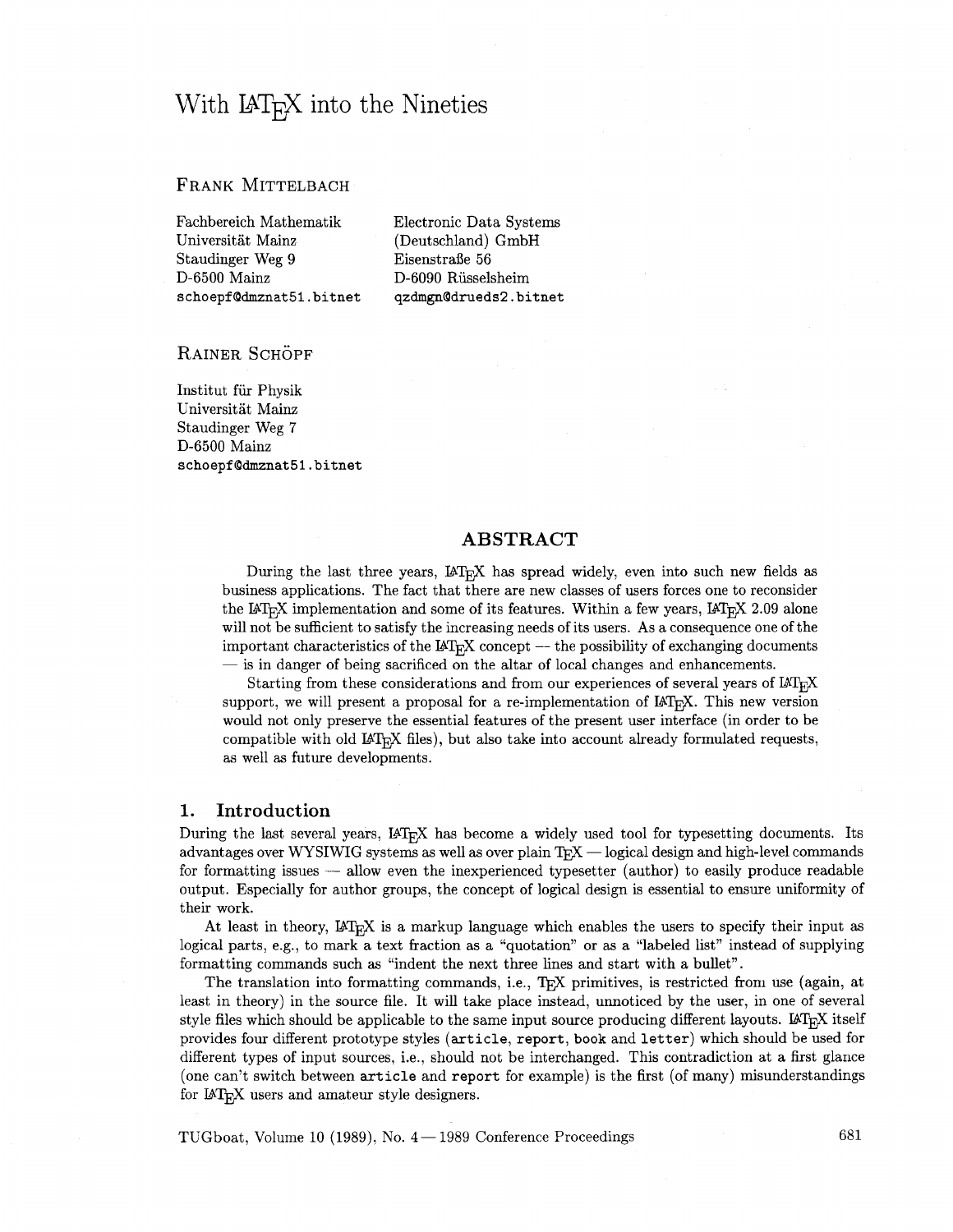Since there is only one officially supported document style for each type of input, TFX users with plain TEX experience often find themselves unable to produce a desired layout with LATEX. So, after some unsuccessful attempts, they return to plain TFX even if they then have to face other problems (such as cross-references, etc.) which are easily provided in a markup language such **as** LATEX.

In this case the root of the problem is the fact that most of the IAT<sub>R</sub>X interfaces are poorly documented so that even TEX experts might have trouble designing an offset layout style for example, which could be used instead of the standard report style. The result is that LAT<sub>E</sub>X documents all look alike because all existing document styles are either unusable (because of many bugs), or they are only variants of the prototype styles, without noticable differences.

# 2. The  $\text{LFT}_{\text{F}}$ X User Interface — or Essential Features of  $\text{LFT}_{\text{F}}$ X

For every type of document  $\mathbb{F}$ <sub>TF</sub>X provides a set of high-level formatting commands which themselves are defined with the help of internal macros. This internal code is highly modular, often ingenious,' and allows a wide variety of layouts if the style designer is sufficiently familar with the interfaces.

On the surface, UTEX demonstrates a thought-out concept too: similar situations require similar syntax, unusual cases are hidden behind optional arguments ... But that isn't all. As a standard in all applications (but with different layouts)  $\text{LAT} \times \text{p}$  provides:

- automatical generation of contents listings
- a powerful cross-referencing mechanism with symbolic names. This allows insertion, deletion and movement of text blocks without re-arranging the equation numbers, etc.
- the possibility of typesetting only parts of the document without losing cross-references, countervalues, etc.
- a general float mechanism for automatic placement of figures, tables, etc. independently of each other (but with each class preserving its order)
- in conjunction with BIBT<sub>R</sub>X and Makelndex, it has powerful tools for automatic creation of index and bibliography entries<sup>2</sup>
- fully implemented size changing commands for several types of fonts
- a general mechanism for switching page layouts (running headings, etc.)
- $\bullet$  ...

So, why not use IATEX? This question leads us to our next topic.

## **3.** Limitations of IAT<sub>E</sub>X Version 2.09

Limitations to the current LAT<sub>F</sub>X version can be divided into several groups, which we will discuss separately, giving examples as we go along.

#### 3.1 Implementation Disasters

This is where most of our examples are located. In a way it is also the group of problems which are the easiest to solve: just learn from the mistakes Leslie Lamport made but use all his good ideas.

## *Fragile commands*

Maybe the most troublesome concept in this category is the classification of commands into *robust* and *fragile* ones. At the bottom of page 23 the LAT<sub>E</sub>X book says:

The argument of a sectioning command may be used for more than just producing the section title; it can generate a table of contents entry and a running head at the top of the page. [. . .] When carried from where it appears in the input file to the other places it is used, the argument of a sectioning command is shaken up quite a bit. Some UT\$ commands are *fragile* and can break when they appear in an argument that is shaken in this way. Fragile commands are rarely used in the argument of a sectioning

<sup>&</sup>lt;sup>1</sup> Clearly not all parts of LAT<sub>E</sub>X are well implemented. But the overall concept is wisely chosen and this isn't affected

by design or implementation bugs in its modules.<br><sup>2</sup>At a site with an up-to-date L<sup>y</sup>T<sub>E</sub>X installation, both programs should be available. Unfortunately, this is often not the case.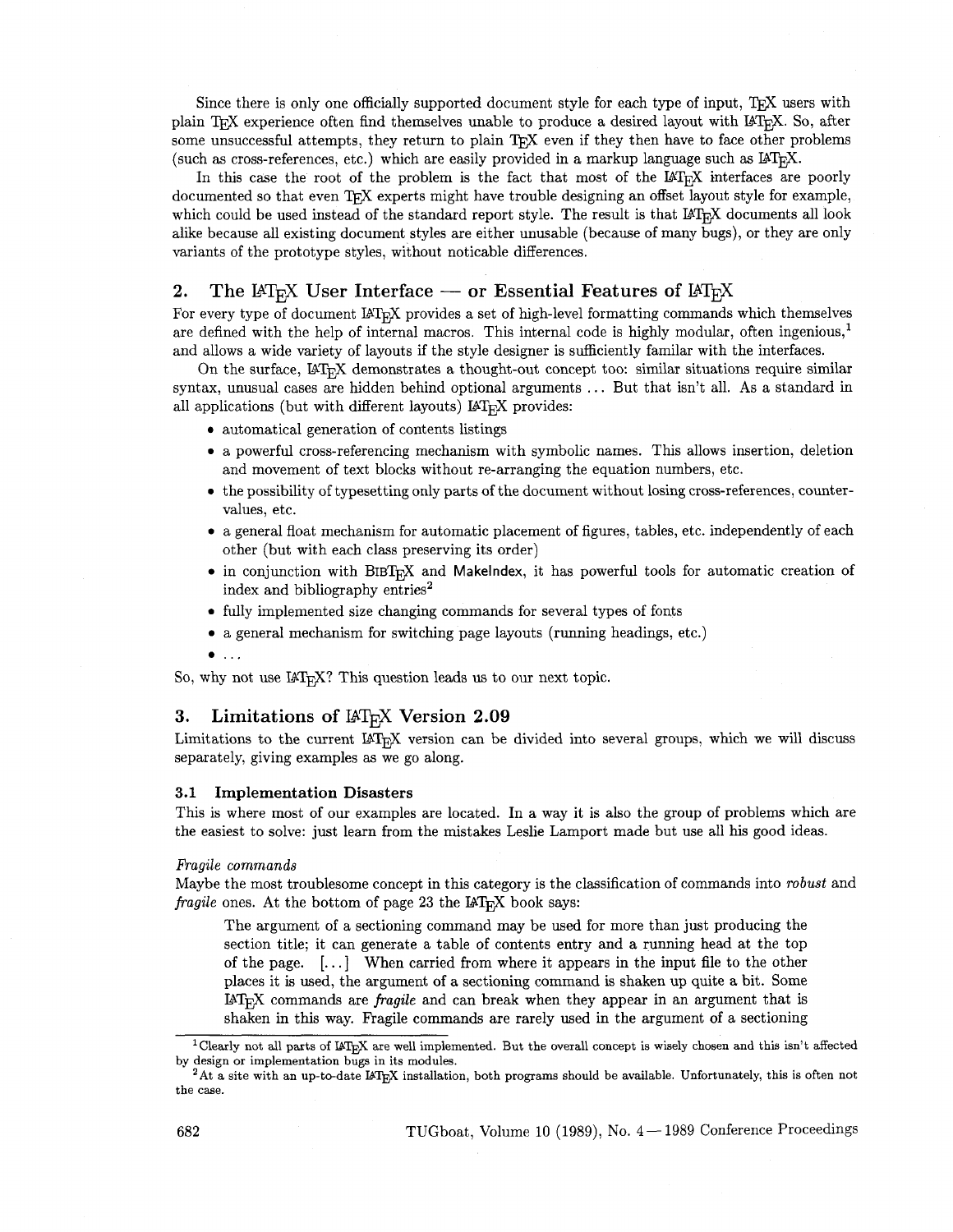command.  $[\dots]$  On the rare occasions when you have to put a fragile command in a section title, you simply protect it with a \protect command.

And later on (p. 24):

An argument in which fragile commands need \protect will be called a *moving* argument. Commands that are not fragile will be called *robust.* For any command [. . .] I will indicate whether it is robust or fragile. Except in special cases  $[\dots]$  a \protect command can't hurt, so it is almost always safe to use one when you're not sure if it's necessary.

Isn't that easy? Unfortunately not, because a broken command will produce a totally unintelligible error message and, to make the chaos perfect, not only could this error occur at a different location, it is also possible that the error will not vanish when the missing \protect is finally discovered. This is hell for novice IAT<sub>E</sub>X users, but even experts are shaken quite a bit if they commit this sin.

The \protect is used to suppress unwanted expansions which are the reasons for the errors mentioned above. This is the wrong design decision: it would be better to suppress all expansions by default, and allow the user to expand single macros if there is need for it.

#### UTEX *error recovery*

This part of the implementation can be summarized in a single statement: there is none. Actually there are several situations where the  $\mathbb{A}T_F X$  error routine is triggered but the recovery mechanism isn't very powerful. On its own, this poses no problems because one can adopt the philosophy "understand the error, correct the source and re-run", but unfortunately the error help messages aren't very enlightening:

You're in trouble here. Try typing <return> to proceed. If that doesn't work, type X <return> to quit.

Well, we certainly know we're in trouble when we see a whole page of error messages coming from TEX's stomach,<sup>3</sup> and instructions on how to turn off the computer and go home: that isn't what the user expects to get when he or she enters 'H' (for help) after a  $\text{LATF}X$  error.

The error messages themselves are often simply wrong; for example, the input

\begin{center}

\end{center}

produces the error

#### Something's wrong--perhaps a missing \item

In nine out of ten cases this error isn't caused by a missing \item so the user doesn't know what to  $correct - in this case the center environment expects text, i.e., something in horizontal mode, and$ not just a blank line. Looking in the manual helps a little bit, because there the error messages are explained in greater detail, but all in all the error messages produced by  $LAT$ <sub>F</sub>X are a mess from the user's point of view.

#### *The generic list environment*

The generic list environment is one of the central modules of the  $LAT_{F}X$  implementation. It is used internally by most standard environments provided by  $LAT<sub>F</sub>X$ ; even environments such as center are handled as a special kind of list (with an empty \item command).

To allow for such a variety of applications, the list environment has nearly 20 parameters and switches which can be manipulated to change the layout. Additionally the default values for these parameters (as defined in the document style file) depend on the level of nesting; that is, the document style may provide different default spacing for lists within lists.

 ${}^{3}L_{\text{F}}$ X's tendency to produce horrible-looking error listings is actually a T<sub>EX</sub> problem which should be listed under "Wnical limitations". **A** large macro package such **as UT\$** is bound to have many expansion levels and there is no possibility of suppressing the intermediate part in the stack history when TEX spots an error. In our opinion there should be a TEX \tracing... command to control the amount of history listing.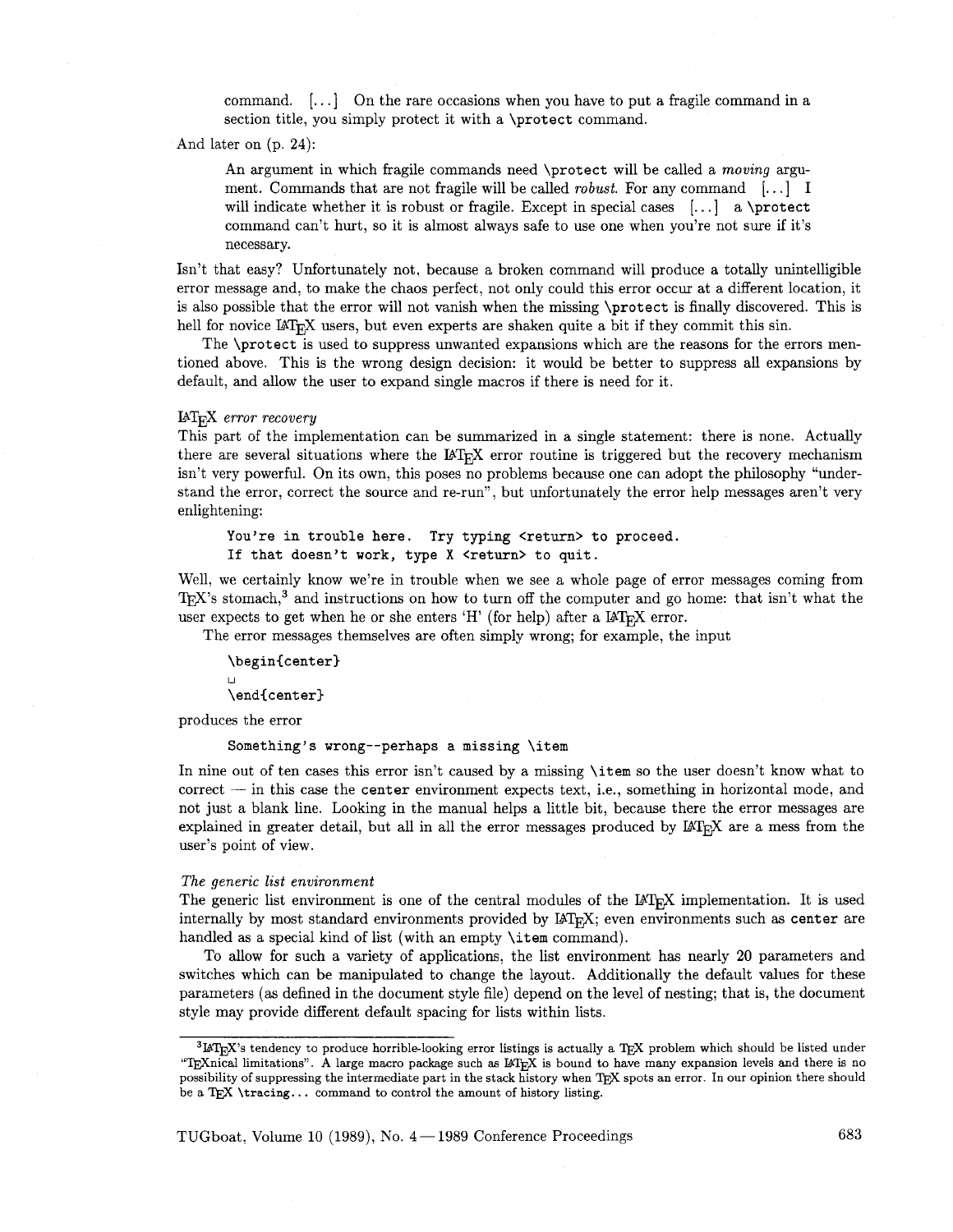But there are also a few implementation problems:

- An actual conceptual bug was the decision to add the value of \parskip to all vertical spacing parameters, even when it is used in places where no paragraph ends. This means that changing this parameter influences the layout in unexpected places, which in turn means that other parameters must be adjusted unnecessarily to compensate for this undesired side effect.
- There is also the problem that the **\parskip** parameter is user-accessible while the affected parameters are only changeable in a style file. The user can change the \topsep parameter, for example, but its default value, define d in the style file, will be restored later on.
- The resetting of parameters to their default values if nothing else is specified is somewhat arbitrary. Some of the important parameters (i.e., the penalty values for page breaking before and after the list) get their values from the surrounding list which is more than a nuisance for a style designer. $4$
- Another implementation decision makes it impossible to define lists with page-wide labels, i.e., with labels placed on a line by themselves. Those lists cannot be nested properly (see, for example, comments in the article about the implementation of the extended theorem environment  $[8]$ .

As IAT<sub>R</sub>X is used in more and more fields the need for an even more general list environment is increasing every day.

#### 3.2 Design Limitations

It is certainly not possible to draw a sharp line between implementation disasters and design limitations. The former are problems introduced when the macros were written, the latter come from decisions or omissions made during the design phase. Nevertheless, these two phases often go with each other.

### *Font selection*

One of these limitations was Leslie Lamport's decision to take over from plain TFX the method of selecting different typefaces: he arranged fonts in a two-dimensional grid, one dimension specifying the size, the other one the typeface. This was reasonable at the time it was implemented as there were only a few different typefaces for use with  $T_{\rm F}X$ . In the meantime, however, more and more fonts have become available, rendering the above design decision inadequate. For example, it is not possible for the user to switch between Knuth's fonts and the resident fonts of a Postscript printer in a transparent way.

## *The list environment*

In spite of its generality, the list environment has some conceptual weaknesses:

- 0 There is no possibility of generating a run-in list, i.e., a list where the first item runs into the preceding text. This feature is provided in  $A\mathcal{M}S$ -T<sub>F</sub>X.
- More generally, since the layout of the standard list types is fixed by the document style selected, there is no way for the user to select different kinds of layouts for the same type of lists (e.g., enumerated or itemized lists) without defining his own environments. It would be better to provide a way to speclfy attributes such as "compact", "stream" (see, for example [17]), "run-in", etc.
- **0** The vertical spacing before and after lists is controlled by the same parameter.
- **0** The vertical space preceding the first item does not depend on the length of the last line of the preceding paragraph (as is the case for displayed equations).

## *Attribute concept*

 $IAT<sub>F</sub>X$  does not allow the user to specify attributes as, for example, Script-DCF does. However, this concept is worth being considered for at least partial inclusion in  $I\llap{/}\Gamma_{\rm F}X$  (see previous subsection).

<sup>&</sup>lt;sup>4</sup>As an unpleasant result the L<sup>A</sup>T<sub>E</sub>X fleqn style option (which causes displayed equations to be typeset flush left instead of the usual centering) favours pagebreaks just before displayed equations. (This bug is corrected in the IAT<sub>E</sub>X version of 24 May 89.)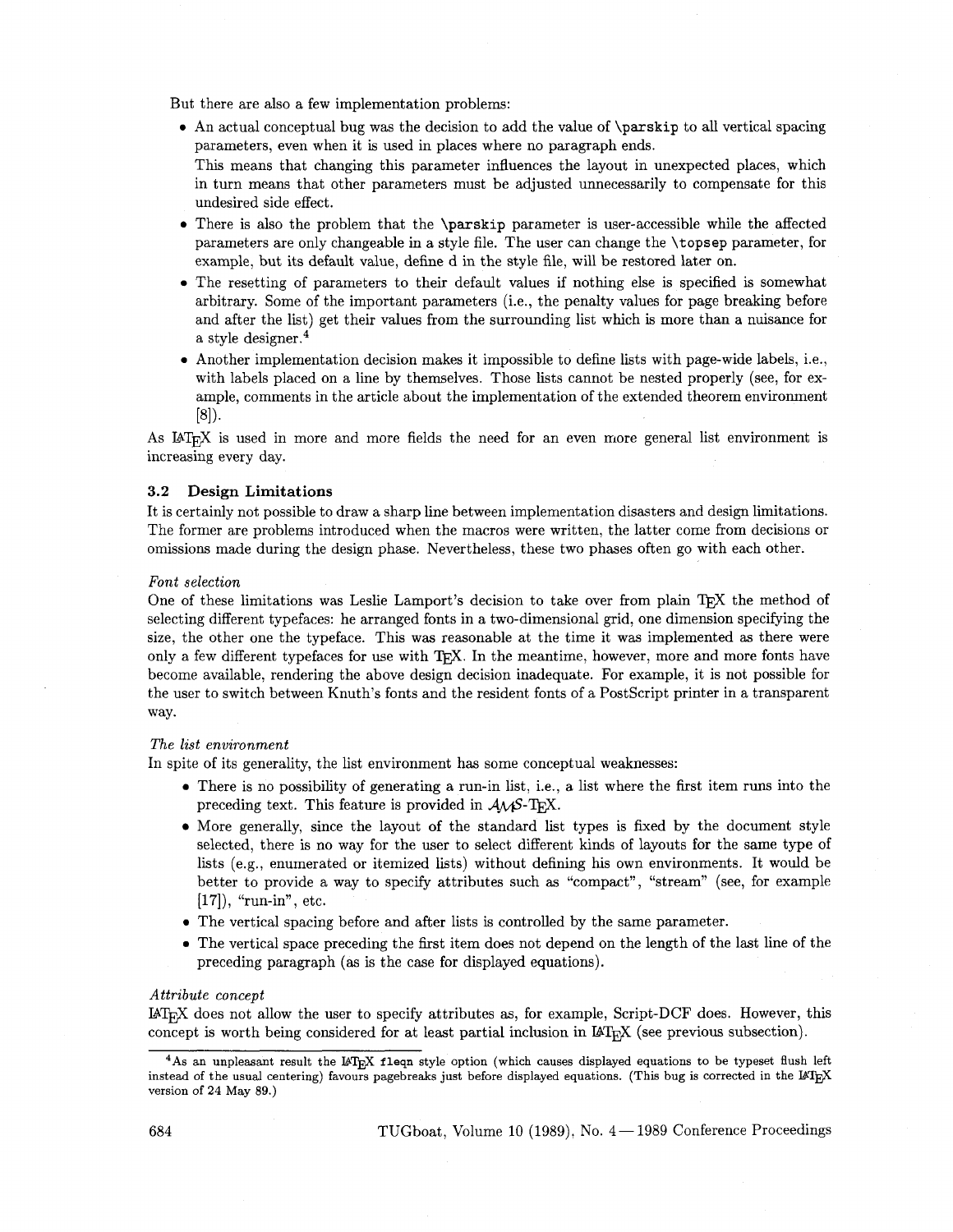#### *Text-producing arguments*

The TEX mechanism for scanning macro arguments fixes the \catcodes of the token it reads. As a result, certain  $\Delta$  commands (such as \verb) cannot be used inside \parboxes, \footnotes, etc. This can be avoided using a more elaborate scheme; see for example the \footnote implementation in plain T<sub>E</sub>X [3, p. 363] or the article about chapter mottos [18].

#### *Support for mathematics*

In addition to the math features provided by plain  $T_{E}X$ ,  $M_{T}X$  offers only the eqnarray and array environments. For typesetting mathematical papers with  $\text{LATEX}$  this is certainly not sufficient.  $\mathcal{A}\mathcal{A}\mathcal{S}$ -T<sub>E</sub>X provides the necessary features; however, inclusion of these into  $\text{LFT}_F X$  has not been done yet.<sup>5</sup> Instead, various people have written unpublished style options, each implementing limited subsets.

#### array *and* tabular

 $\mu_{\text{L}}$  is tabular environment is a sophisticated tool for typesetting alignments. That means that you need not be a T<sub>R</sub>X master to "know how to make ruled tables" [3, p. 245]. On the other hand several easy-to-implement features are not provided. See for example the new implementation described in  $[5, 6].$ 

#### *Pictures*

To draw picture diagrams LAT<sub>E</sub>X offers mostly basic positioning commands that should actually be used internally to define high-level interfaces. Examples of such interfaces are given in [13, 16].

#### *The output routine*

The LAT<sub>EX</sub> output routine is a very complex and sophisticated module that offers a wide variety of possibilities for page make-up. However, certain layout decisions, such as special placement of footnotes and floats, cannot be implemented in style files without a re-definition of  $\mathbb{F}T_FX$ 's internal macros. This poses problems of compatibility. See also Section 4.

#### **3.3 Unknown Interfaces**

As we have already noted, many interfaces are not properly documented. This results in unnecessarily complicated solutions to certain layout problems. Even worse: sometimes people are led to the conclusion that there is no solution at all!

Such problems can often be solved easily by the internal  $I\llap{/}T$ <sub>EX</sub> macros used in the right way. As an example, consider an offset layout where all section headers are to extend into the left margin that itself is wide enough to hold them. This is provided by the generic sectioning command \@startsection that allows an explicit indentation parameter to be specified. If you give a negative value to it, you end up with section headers that stick out to the left.

#### **3.4 wnical Limitations**

In this group we gather limitations caused by the T<sub>FX</sub> program itself. Probably the most severe limitation comes from T<sub>E</sub>X's insert mechanism. After prematurely ejecting a page (so that the output routine can look at its contents), inserted material is removed from the main vertical list and gathered into certain boxes. It is therefore not possible to re-insert the page contents unchanged. This makes it nearly impossible to balance the height of several columns when insertions such as footnotes or floats are involved [9]. Other T<sub>E</sub>Xnical problems arise from the way T<sub>E</sub>X inserts penalties, or breaks paragraphs into lines.

#### 4. New **Demands**

When asked their opinion, many IATEX users reply:

"LAT<sub>E</sub>X is a very fine thing but this  $(\dots)$  and that is missing."

TUGboat, Volume 10 (1989), No.  $4-1989$  Conference Proceedings 685

<sup>&</sup>lt;sup>5</sup>This situation has now been remedied; the American Mathematical Society will be releasing an  $A\mathcal{M}S$ -T<sub>F</sub>X style file which will be an option for use with any LAT<sub>E</sub>X style file. There will also be versions of book.sty and article.sty, implementing book and journal styles defined by the AMS. This information comes courtesy of Regina Girouard, Composition Services Manager of the AMS -Ed.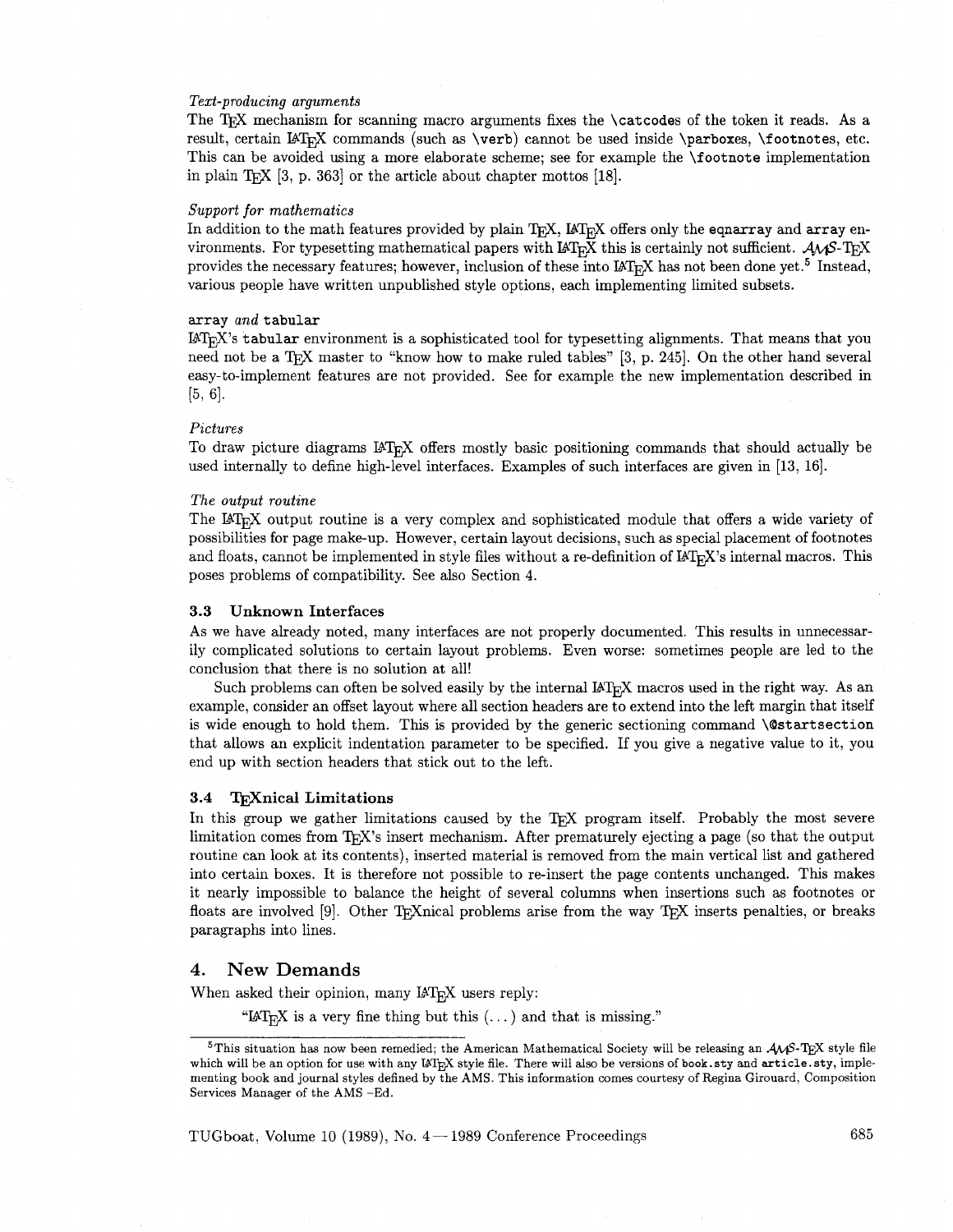If we ignore those requests that can be satisfied by reading the manual, we are left with three groups of wishes:

- Features that can be implemented in the current version of LAT<sub>E</sub>X. Here we have the problem that there are too few people who know the internal structure and interfaces sufficiently well to do it. These interfaces are poorly documented, and misunderstandings and misuse of these can lead to catastrophic results. Even if this is done correctly there remains the problem of compatibility of the different style options.
- **0** Features where the necessary interfaces are missing. Here one needs to change the internal macros of  $M_{\text{F}}X$  to implement them.
- Totally new requirements that lead to large-scale changes to the code or even to the concepts. Even worse: some things cannot be implemented at all because T<sub>F</sub>X itself is not able to handle them.

Instead of listing the numerous requests we will give a few examples.

## **4.1 Easy Implementable Features**

We have already talked about the offset style problem. Other examples for requests which can be solved easily in a style file are special **pagestyles** (like the one Leslie Lamport used in his book), numbering conventions (e.g., equations within theorems  $\dots$  ), and special heading layouts (e.g., centered headings or **\chapter** without the word "Chapter").

A very important issue is the support of national languages. Standard LAT<sub>Fi</sub>X does not offer anything in this regard. However, this is easily implemented as a style option as the file **german.sty** shows. This file constitutes the German standard to which all German language sites agreed in 1987. See [12] for a description of its features.

Certain demands arise in business applications; for example, the need to stamp every page of the document with date, time, name of the input file, and possibly security information.

#### **4.2 Features Implementable with Moderate Effort**

As an example of this second group, take the new implementation of the **array** and **tabular** environments described in  $[5, 6]$ . In addition to the possibility of creating beautiful ruled tables, this new implementation allows the user to specify the layout of a column in one place.

Or consider the challenge posed by David F. Rogers in [15]. He asked for a figure placement macro that would fulfill at least three of five requirements, and states that " $\rm{I4T_KX}$ 's floating insert commands also do not work". This is only partly true. Two requirements are automatically fulfilled in standard  $\mu_{\text{L}}(X; \theta)$  is the remaining one (numbered figures must be inserted after the first reference to the figure) can be easily implemented by changing only *one* line of code in *one* internal macro of the L<sup>N</sup>T<sub>E</sub>X output routine: in the macro **\Qaddtocurcol,** the call to **\Oaddtotoporbot** has to be changed to a call to **\Oaddtobot.** Of course, a style option which implements this change has to take care of the float parameters too, since their default settings tend to discourage bottom floats.

As another example take a two-column layout where all footnotes appear at the bottom of the right column. Again this can be solved by re-defining *only* the internal macro **\@makecol.** 

#### *Support for Postscript printing devices*

"We have to acknowledge the importance of the *de facto* standard, POSTSCRIPT. [. . .] We must be aware of the way in which PostScript compatibility is crucial if we are to be taken seriously by the rest of the world" [2, p. 1531. The question of converting the **.DVI** file contents to Postscript has already been taken care of, but here we are concerned with the problem of incorporating PostScript fonts. It is easy to change **lfonts. tex** to use the fonts built into Postscript printers instead of the ones by Knuth. However, this must be done at dump time, and is therefore not selectable by the user. Instead, one needs a font selection scheme that allows dynamic switching of fonts during a TEX run, as outlined in [lo].

## **4.3 Hard Problems**

Now that we have seen that complex page make-up can be handled easily in  $\mathbb{F}(\mathbb{F}_K)$ , one might wonder which demands (in our opinion) belong to the third group. Well, page make-up for example; *really*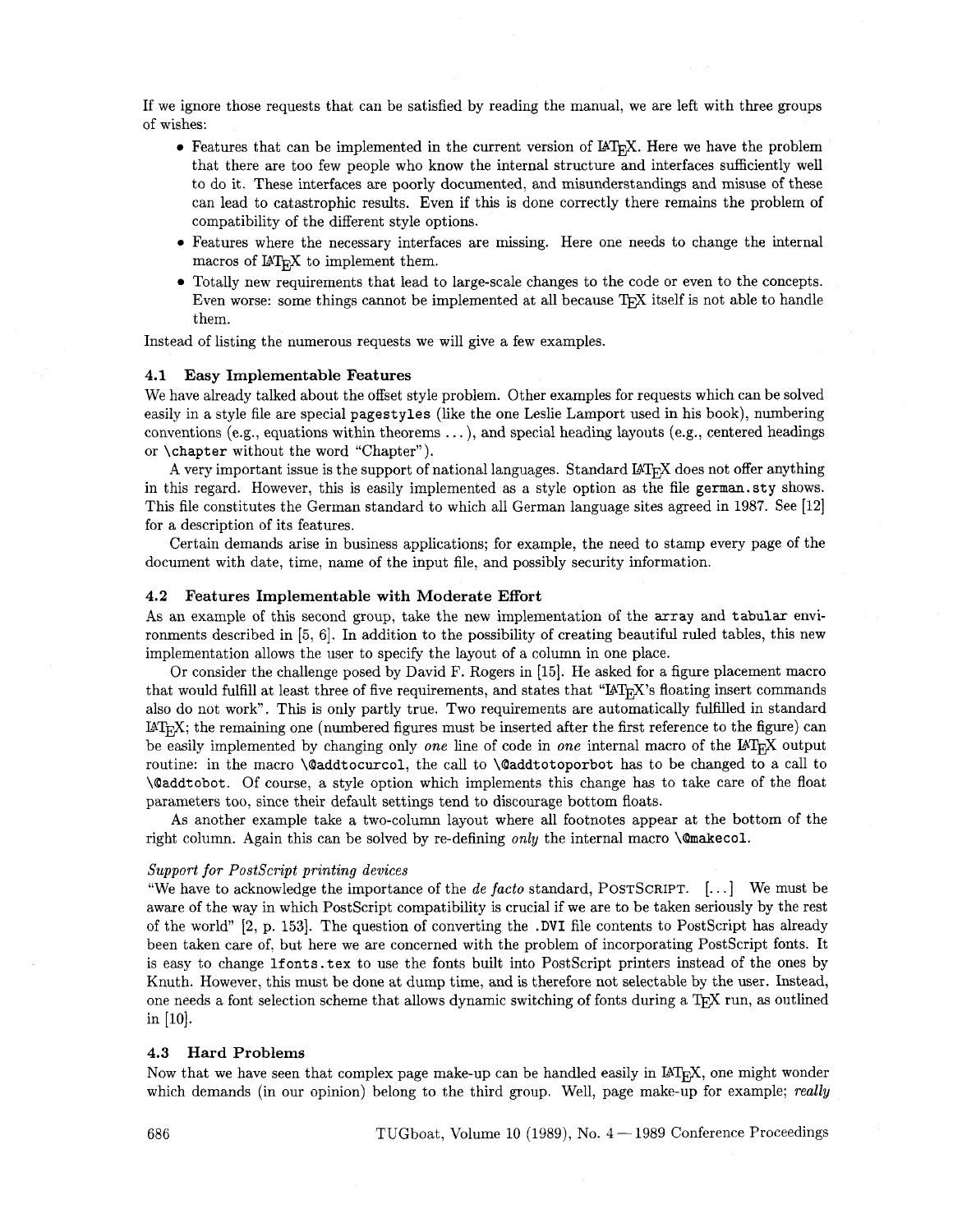complex demands such as the layout used by Scientific American: three columns, figures spanning one to three columns with captions placed in the neighbouring column if necessary. As already mentioned, T<sub>F</sub>X's \insert primitive cannot be used for such a task. Doing *everything* by hand is possible (TFX is a Turing engine, as Leslie Lamport remarked) but there are limitations in space and time.<sup>6</sup>

As we have already noted, we think that balancing of columns belongs to the third group if footnotes are involved, despite the fact that the  $T_F X book$  [3, p. 417] implicitly says that this is possible. We would be only too happy to see an algorithm which did not break under normal (i.e., unrestricted) conditions.

## **5.** Proposal for a New Implementation

The current  $\text{LipX}$  version essentially consists of the following files:

- X version essentially consists of the following files<br> $1$ plain. tex -- plain T<sub>E</sub>X features used by  $14T_{\rm E}$ X **Iplain.tex** - plain T<sub>E</sub>X featu<br>1fonts.tex - font definitions
- 
- $1$ fonts. tex  $-$  font definitions<br>hyphen. tex  $-$  hyphenation patterns
- $1$ atex.tex most  $\text{LFT}_F X$  features or the internal macros to build them in a style file
- \*.sty document style files and document style options

The first four of these files are all loaded when a format file is dumped. This means that a large amount of TFX's internal memory is used to store the definitions contained in these files, even though there are only very rare occasions when they are all used together. If we consider adding more and more features to  $\text{LipX}$ , we are led to ask: which parts of  $\text{LipX}$  are essential for most document types (called the "kernel") and which are only used by special applications (called "the peripheral part").

## 5.1 The L<sup>I</sup>F<sub>K</sub>X Kernel

Before we can talk about re-writing the kernel, we have to separate it from the peripheral parts. The following modules are considered part of the kernel:

- **Basic features from plain TFX** (defined in 1plain.tex)
- **0** Font selection
- Constants used by the rest of the program
- **0** Program control structure
- **0** Semi-parameter concept
- **0** Basic error handling routines
- **0** Spacing, line and page breaking
- **0** File handling
- **0** Counter management
- **0** Cross-referencing
- Environment handling
- Basic math commands
- Generic list environment and their basic applications
- Box making commands (including parbox and minipage)
- array and tabular
- The interface for the theorem environment
- Generic sectioning commands
- The interface to generate tables of contents, lists of figures, etc.
- **0** Bibliography
- Floats
- **0** Footnotes

ne ow ever, we are working on this project at Mainz, hoping that **we** can prove that this problem belongs to the second group.

TUGboat, Volume 10 (1989), No.  $4-1989$  Conference Proceedings 687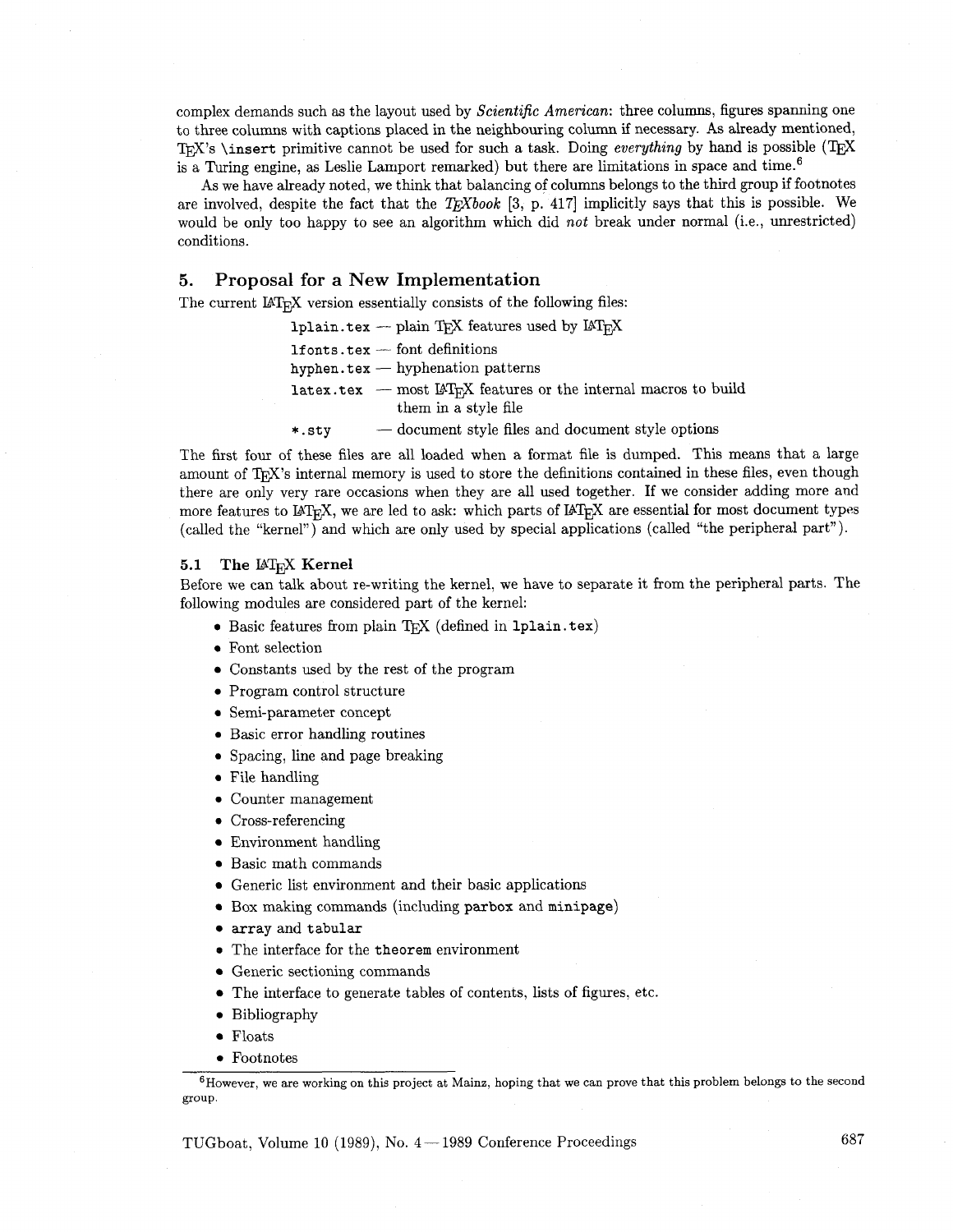## • The output routine

Some of these parts need to be revised, others must be re-implemented completely: the list environment, the writing to .aux files to remove the \protect feature (already done), the font selection code (already done), the counter mechanism (done), hierarchical references, array and tabular (done), or a conceptionally new output routine (certainly the hardest part). All the above parts should be better modularized to obtain a higher degree of flexibility.

To provide better control by means of the styles or the extensions, a number of hooks, such as \everypar, will have to be introduced: think of \everylist, \everysection, \everybegindocument, \everyenddocument, etc.

#### **5.2 Peripheral Features**

The peripheral parts should not be included in the format file. They can easily be moved to a number of files that are loaded on demand during a  $\text{LFT}_\text{F} X$  run.

We consider the following parts to be peripheral:

- Higher math. The only features currently available are eqnarray and array. A new implementation should provide the same features as  $A\mathcal{W}S$ -TFX, each of them loaded separately.
- New verbatim with unlimited size of verbatim text and a command to input verbatim text from a file (done).
- Enhanced picture environment (conceptionally done, partly implemented: epic, PICTEX)
- **e** Tabbing. Improvements should be discussed, e.g., push/pop over several tabbing environments.
- Support for special draft options showing symbolic labels, index entries where they appear, time and date stamps, etc.
- $\bullet$  Index: more exactly, the interface to an index program such as Makelndex.

As we mentioned earlier, a  $\mathbb{A}$ T<sub>F</sub>X installation is complete only if it provides BIBT<sub>F</sub>X and Makelndex. The integration of these programs, especially of Makelndex, i.e., the interfaces, should be improved.

#### **5.3 Document Styles**

#### **A** *standard mark-up concept (SGML)*

For a re-implementation of IAT<sub>EX</sub> one also has to reconsider the standard document styles. As described in the introduction, there are different types of documents, e.g., books, manuals, articles, reports, letters, proceedings, etc. These types cannot be interchanged since each has its own logical concepts: letters do not possess chapters whereas there is no need for an opening or a signature in books. Given one type of document (e.g., report), there are many different ways to do the formatting. The report style of current  $IAT_FX$  is therefore only one out of many instances of the "meta" report style.

The important point here is that all report-type styles must use the same logical concepts so that a properly written LAT<sub>R</sub>X document is independent of the specific style instance used. A German site (say, the University of Mainz) may decide to provide a special style (called, say, mi-mainz-report) to format reports according to its own conventions. But a report written at Stanford can then be typeset at Mainz using this style *without* changing the LAT<sub>E</sub>X input file - but of course the document will come out with different spacing, etc.

Therefore an important task of a new implementation is to reconsider the logical concepts used so far, and then decide to drop or change some, or to add new ones. For example, currently there isn't any difference between the prototype styles report and book. Obviously this cannot be correct. This is of course a question being debated by the experts.

## *International language support*

There is one point to make here: from what we have said above one must not infer that the textual representation of headers (eg, "Contents", "Litteratura") must be fixed by the style. In this respect we disagree with Leslie Lamport. To the contrary: since it may well be that a site wants to typeset documents written in different languages, but all in the same style, it is only reasonable to provide a way to change header names. Actually we propose to make this a logical concept of the specific meta style. This means that there must exist commands such **as** \chaptername and \refname that can be changed by the document (using \renewcommand) or by style options. It is perfectly allowed (though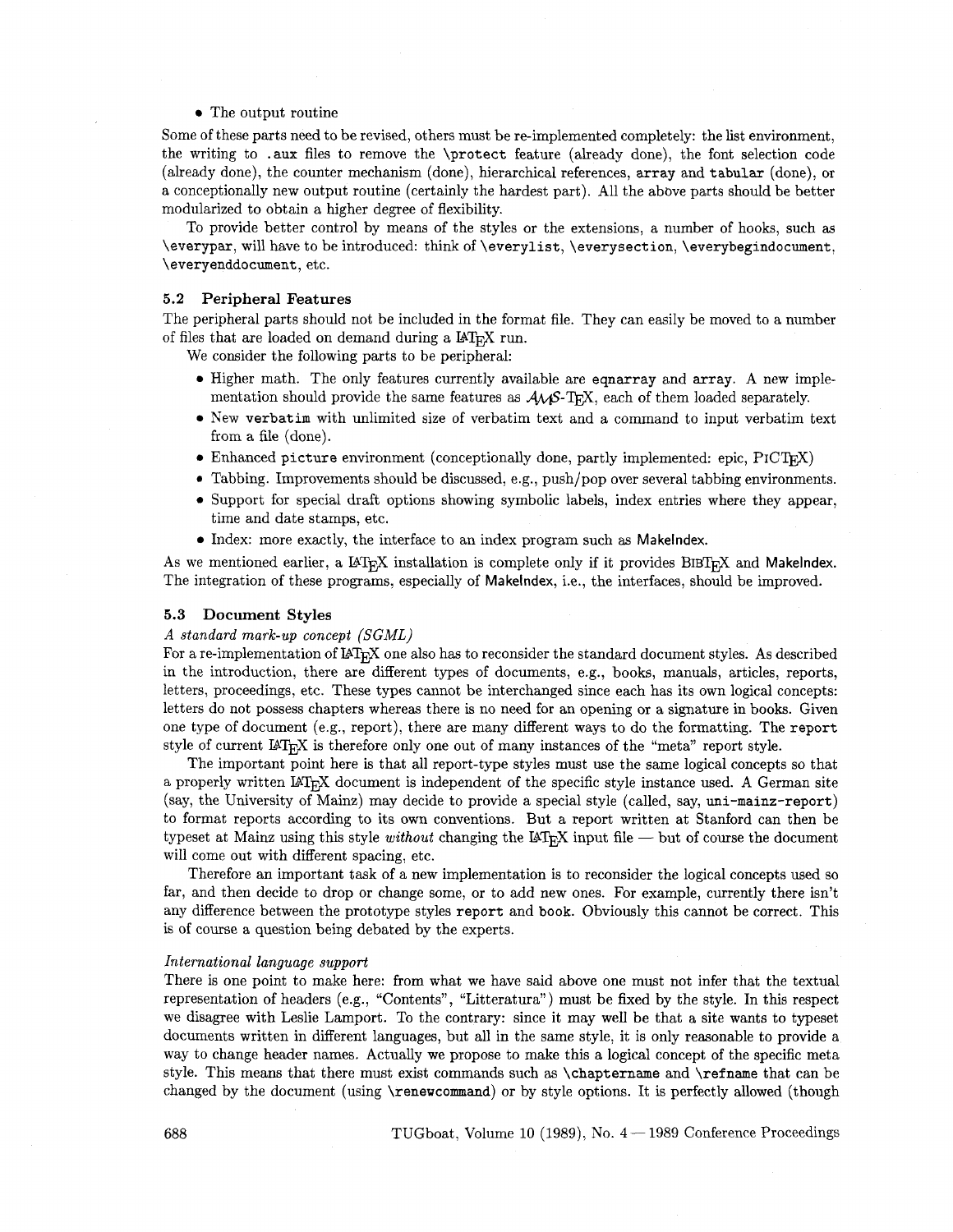not necessarily reasonable) for a specific style to ignore these commands, and to typeset all headers in the same way.

## **6. Institutional Considerations**

Leslie Lamport has copyrighted  $IAT$ <sub>E</sub>X and fixed the status quo. While this is the best way to ensure uniformity over a large group of installations and users, one runs the risk that further developments and enhancements will become incompatible. Therefore our proposal for a new implementation is bound to fail if it becomes only one more among many others (with only a new name). We feel that such a project should only be undertaken if it is supported by an institution which can channel future developments.

#### 6.1 **Maintenance**

From the size of the IAT<sub>R</sub>X source code, it is clear that it must be maintained. This not only means that there must exist a person who will correct any bugs found; this is only part of the story, and not necessarily the most important one. Another necessary task is to develop the software as new demands arise. Software design is a difficult job. It is even more difficult to revise design decisions made earlier, because in addition to software development aspects, one has to consider questions of compatibility.

For the maintainance of a package the size of  $\mathbb{A}T<sub>F</sub>X$ , one needs a group of people who can respond to demands and wishes, and decide what can and should be done. This means that this group must include document style as well as IAT<sub>E</sub>X specialists. These people need not necessarily be the implementors themselves. They have to set the standards, not write the macros. Nevertheless, they need to be sufficiently familiar with  $IAT<sub>F</sub>X$ .

## **6.2 Suggestion for a LAT<sub>F</sub>X Standardization Group**

Certainly this is only possible if Leslie Lamport is willing to share control over  $L\mathbb{F}_T X$ . Another important point is to guarantee that this group continues to perform its task even if the individual members change. The logical point to organize this would be the TFX Users Group. We think that TUG should form a committee to discuss these problems.

# **7. Update**

During and after the conference at Stanford, discussions were held with Leslie Lamport concerning the issues raised in this paper. From these it became clear that he originally expected  $\mathbb{F}$ <sub>F/</sub>X to be superceded by some other document preparation system within a few years of its appearance. This has not happened and now he too sees a need for its further development.

He is in agreement with the principles contained in this paper concerning the future of  $\mathbb{A}T_{F}X$  but does not wish to be directly involved in their implementation. During the discussions the following two-stage development plan was suggested:

- 1. Re-design the style file interface and document it: this would involve the publication of a manual on the design of style files. The resulting  $\text{LipX}$  version would be 2.10. This version may contain some minor enhancements visible to the user, but every input file that uses only features documented in the current  $\mathbb{M}$ <sub>F</sub>X manual would work with version 2.10.
- 2. Produce a completely new implementation of  $L\llbracket A T \rrbracket X$ , version 3.0, according to the principles outlined in this paper. This would be upwardly compatible in the sense that it would be possible to process any existing document with the addition of a style option.

The timetable for this work cannot be fixed at present since it is not yet clear how much of our time we shall be able to spend on this project, nor what support will be forthcoming from various parties.

## **Bibliography**

- [l] Bartlett, Frederick H. "Automatic Page Balancing Macros Wanted." TUGboat 9(1):83, 1988.
- [2] Clark, Malcolm. "International Standards and TFX."  $TUGboot 10(2):153-156$ , 1989.
- [3] Knuth, Donald E. The T<sub>F</sub>Xbook. Computers and Typesetting Vol. A. Reading, Massachusetts: Addison- Wesley, 1986.

TUGboat, Volume 10 (1989), No.  $4-1989$  Conference Proceedings 689